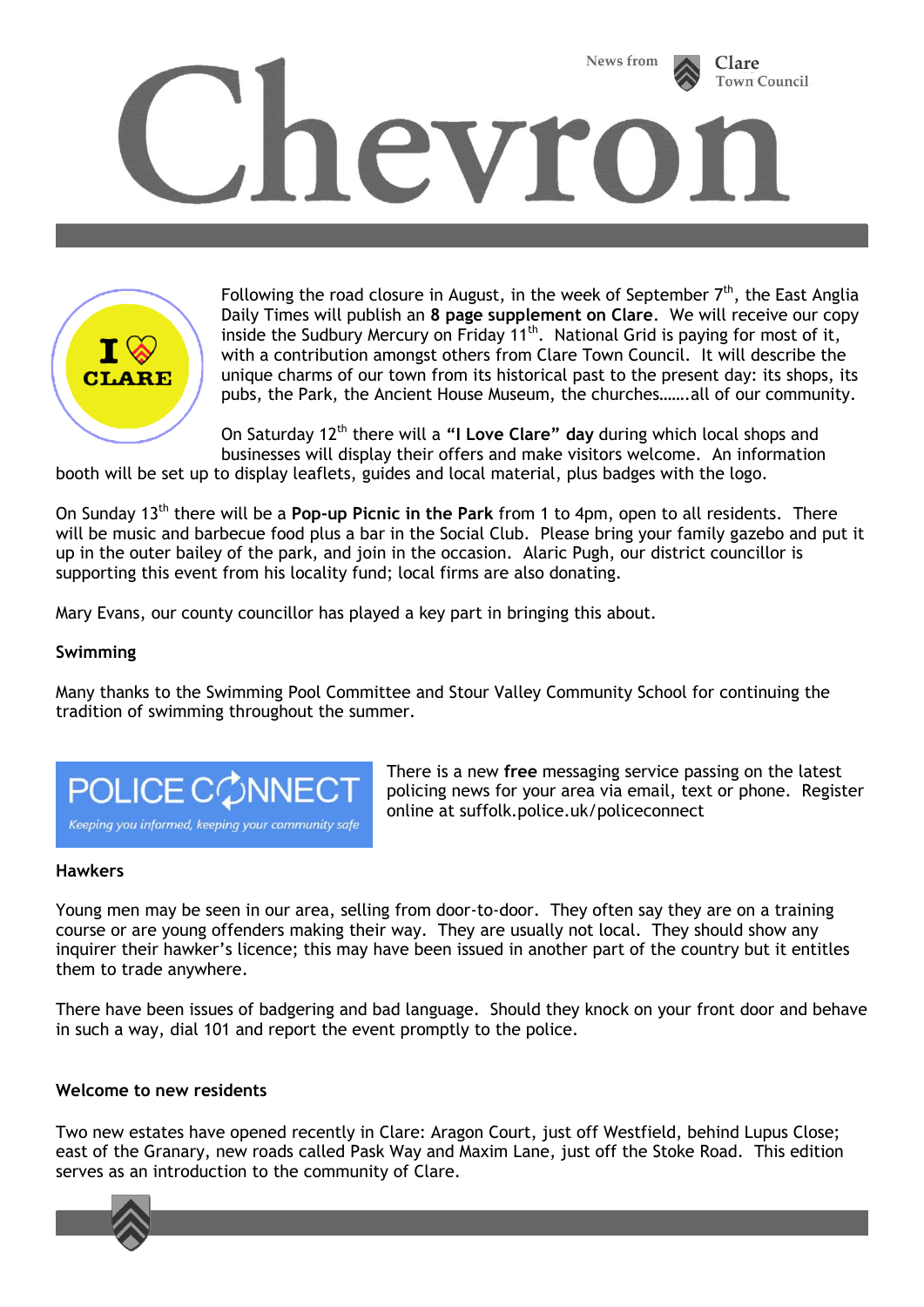# **Combined Halls of Clare**

This year is the 25th anniversary of the Old School in Callis Street becoming Clare's Community Centre. CHOC will be holding an event on October 3rd to commemorate this. Were you a pupil at the Old School? Do you have any photographs, school reports or other memorabilia or artefacts that we can borrow or copy to include in a display of the school's history? Please contact Olive Smith on 01787 277 082 or any other CHOC Trustee.

# **C.L.A.S.P. NEEDS VOLUNTEERS**

**The objectives of CLASP are to provide help and support for people in need from whatever cause and to provide social and recreational facilities to improve the quality of life in Clare and surrounding villages.**

To further these objectives CLASP has organised a regular day centre, a visiting group, transport for visits to clinics and hospitals and a minibus service for charitable and similar groups.

#### **Transport**

One of the services that CLASP offers is to provide transport for those people who do not have a ready means of transport to hospital, doctors', dentists' and other medical appointments. Volunteer drivers use their own cars to take people to and from these appointments; a mileage allowance is paid.

CLASP provides a minibus service for charitable and similar groups in Clare and surrounding villages, including transport for those attending its own Senior Centre. Drivers with a 'helper' provide transport as and when required – training for drivers is provided.

#### **Senior Centre**

Every Wednesday the Centre provides morning coffee, lunch, afternoon tea and social activities for in excess of 30 elderly people.

#### **Friendship Group**

Volunteers visit people in need of support in their own homes as and when required.

#### **Fundraising Group**

Regular table sales throughout the year and an Autumn Lunch are the main fundraising events.

#### **None of these activities can be run without the support of volunteers.**

We need your help now - if you think you are able to provide a few hours a week, or a month, to help with one of the following:

driving the minibus or your own car assisting at the Senior Centre joining the Friendship or Fundraising Groups

please get in touch with one of us for more information:

|           | Chairperson Christine Little | Tel: 01787 277 743 |
|-----------|------------------------------|--------------------|
| Secretary | Val Blake                    | 01787 277 335      |

#### **Footpaths**

A number of people have raised concerns over the state of footpaths across the parish. These are the responsibility of Suffolk County Council, either through its contractors or the landowners. Please report issues on their website: http://publicrightsofway.onesuffolk.net/contact-us/

At the present time, Clare Town Council has no responsibility for footpaths, but we maintain a watching brief.